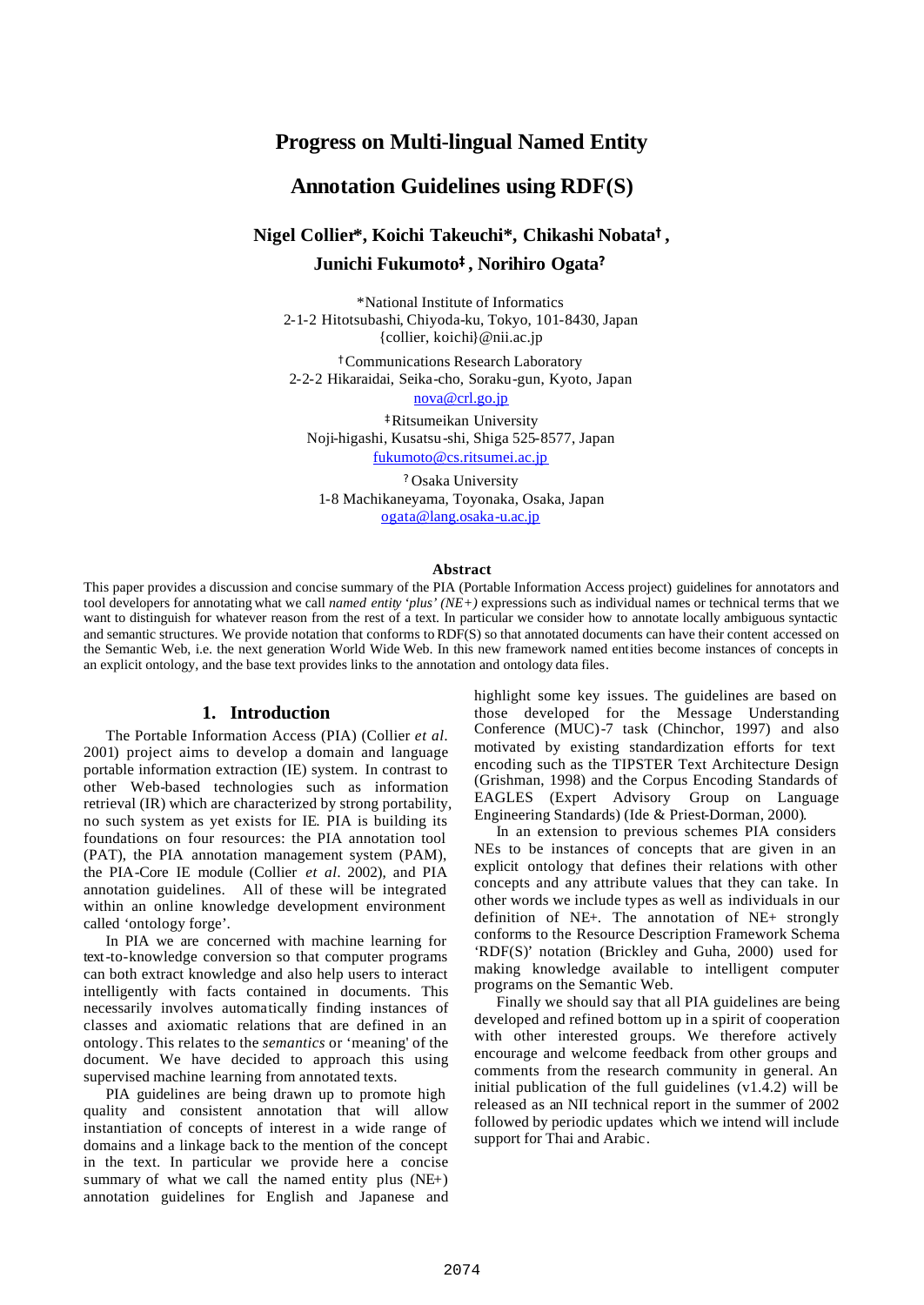#### **1.1. Relation with MUC-7 NE guidelines**

Before proceeding we would like to take care to note that our aim is not to provide criticism of MUCs but to build on the important work that they started. For our purposes in PIA we felt that the MUC-7 guidelines required revision and extension for three main reasons which we will now outline.

Firstly we want to allow markup of terminological expressions which have internal structure (both syntactic and semantic) that sometimes requires explicit  $\frac{1}{2}$  disambiguation<sup>1</sup>. The original guidelines focused mainly on names of people, organizations etc. and seemed to provide arbitrary 'fixes' for this issue which we felt could be improved.

Secondly, due to developments in semantic content annotation motivated by the Semantic Web (Berners-Lee *et al.,* 1999) we want to develop an annotation scheme that will conform to this model and link instances of concepts as they appear in texts to a concept taxonomy  $(\text{part of an ontology})^2$ . Since one of our goals in PIA is to help users access textual information in collections that are online we use the Semantic Web model to represent the ontology through the RDF(S). NEs can now be considered to be instances of concepts encoded in RDF. This second reason is perhaps the most important as it allows concept classes (and hence their instances) to have explicit relations and properties and to be reasoned with using axioms. Also by separating the annotation data from the base document we ensure that the software that creates annotations does not edit the base document at all - thus ensuring its integrity.

The third reason is that we felt that it was necessary to make a clear distinction between *what* should be annotated and *how* it should be annotated. In other words we want to encourage annotators to think about the content (the 'what') of their documents rather than the surface forms of names and technical terms. We aim to make guidelines that will focus mainly on helping annotators to map surface forms of whatever terms they are interested in to what we call 'conventional forms' (the 'how'). Since we can not know in advance what classes of information will be needed in a particular domain we do not attempt to make guidelines for this. Hopefully this will be made clearer in Section 2.

In PIA we extend the meaning of NE to include terminological expressions that are recognized and agreed within a community of domain users. We follow the broad definition of a term made in (de Besse et al. 1997) as "A lexical unit consisting of one or more words which represents a concept in a domain". We have decided to

 $\overline{\phantom{a}}$ 

keep the label 'NE' because of its familiarity to the research community. Candidates for inclusion as NE+ expressions are:

- proper nouns, e.g. names of people, places
- temporal expressions, e.g. days of the week, dates
- quantity definitions, e.g. names of monetary values, names of stock market indices
- terminological expressions
- certain expressions that share identity with (1-4).

A taggable NE+ must belong to one of the categories of expression mentioned above and belong to a class that appears in the domain ontology.

In PIA we also reconsider the roles of named entity and coreference expressions that were given in MUC-7. In MUC-7 the two tasks were considered somewhat independently – their results were assumed to be merged in the template element task, a higher level IE task. In PIA we merge the two tasks at a much lower level and define *First class (type-1) named entities* as those for which the meaning can be inferred from the surface form alone and *Second class (type 2) named entities* such as anaphoric expressions which depend on a type 1 named entity for their meaning.

Why should we annotate terminological expressions? Basically within domains there is a strong tendency to lexicalize certain expressions such as technical terms and to re-use these expressions in the creation of new technical terms. The vocabulary in a domain is therefore consistent and predictable to some extent. Our hypothesis is that given sufficient examples of terms which have had their meaning explicitly annotated by domain experts, that computers can be trained to recognize the meaning of unseen terms in the same domain and so partially understand the meaning of the text.

As in MUC-7, systems which perform the NE+ task must produce a single unambiguous output that is as close as possible to that produced by a human expert in the domain. There are two issues to consider: the first is the identification of the boundaries of the NE+ and the second is the classification of the text inside the boundaries according to the concept classes available in the ontology. In these guidelines, unlike MUC-7, we do not prescribe to any particular set of concept classes. These must be chosen by consensus among the community of domain users. Instead we concentrate on graphical and syntactic issues of expressions where the boundaries of an NE+ are ambiguous or its basic form (which we call a *conventional form*) is different to the surface form. We hope that by presenting the guidelines in this way that they will be applicable to many domains.

The current guidelines provide support for English and Japanese. Partial support is expected to follow soon for Thai and Arabic. For users of other languages it is hoped that the underlying principals that we provide here, i.e. ontology, conventional forms, RDF(S), will enable these guidelines to be extended to other languages. In all cases we are interested in extending and revising the guidelines to meet the requirements of the user community and welcome comments and feedback. The updates will be made available in periodic revisions and will be issued as NII reports and made available online.

<sup>1</sup> We should note though that while the PIA guidelines *allow* users to annotate nested structures they do not *require* them to do so, so a'flat' style of annotation is also permissible if that is what the user feels is required.

<sup>&</sup>lt;sup>2</sup> It should be noted that our scheme allows multiple ontologies and annotation files to be created for a single base document and indeed for many documents this may be quite natural due to various user groups requiring different levels of detail in annotation. This ensures data integrity as well as a type of 'semantic modularization'. For example consider a document describing the discovery of a new planet - a news domain may only want to know about the name of the planet and its discover, whereas an astronomy domain may want to know specific details about its primary star, its orbit and chemical composition.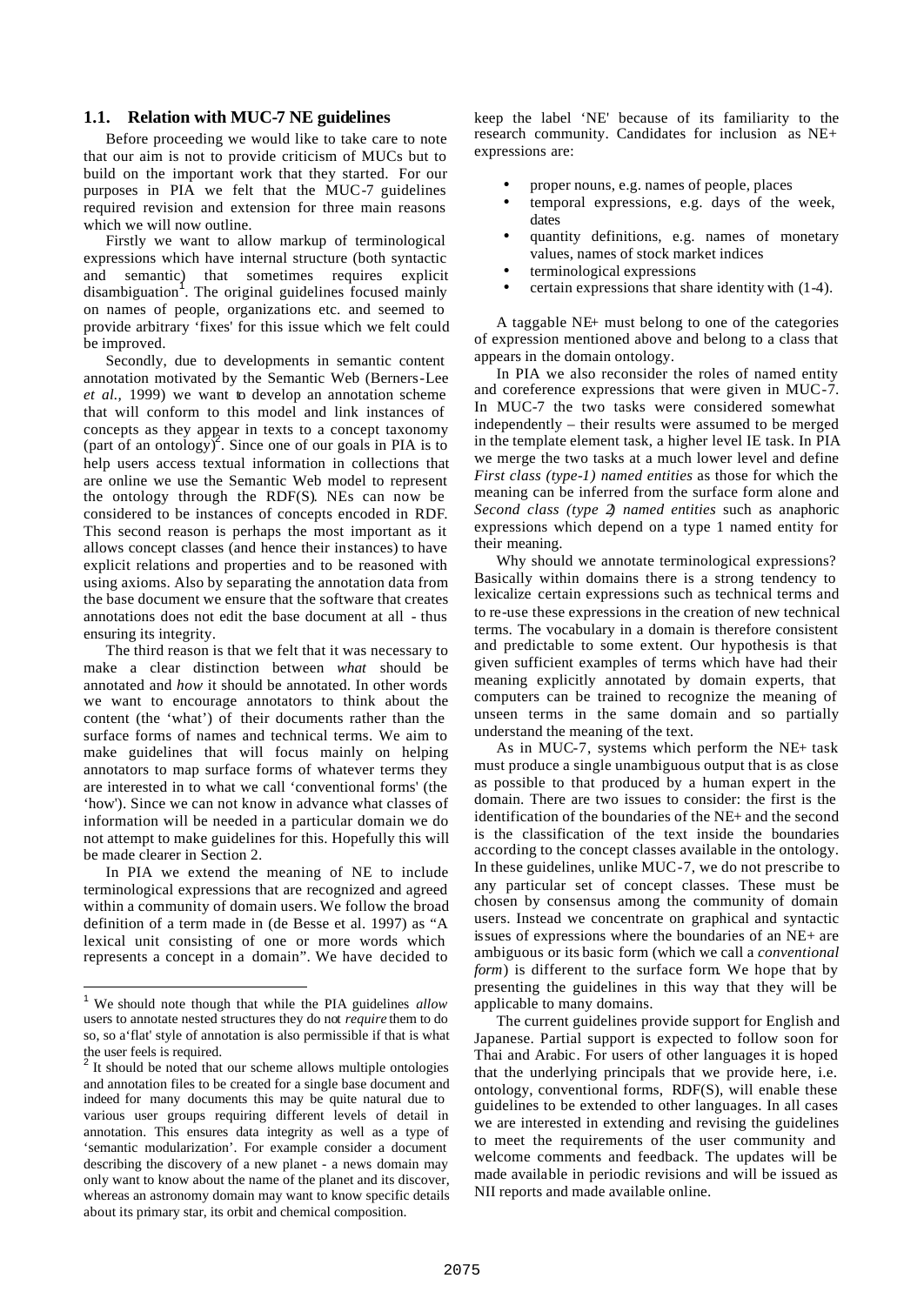## **1.2. Relation with Corpus Encoding Standard (CES) guidelines**

The EAGLES/Vassar/CNRS consortium CES guidelines (Ide & Priest-Dorman, 2000) offer an extensive treatment of annotation for computer processing of text covering grammatical, rendition, sub-sentential, text layout, parallel text alignment, etc. This information is consistent with international standards organization (ISO) codes for encoding and denoting character sets, languages, dates and times etc. and the Text Encoding Initiative (TEI) P4 guidelines. In PIA we are primarily concerned with the semantics of the text, starting with named entities and coreference element and extending to simple facts that are expressed as relations between such elements within a sentence or possibly paragraph. This allows us to focus only on a sub-set of the issues covered in the CES and TEI guidelines.

The CES guidelines are based on annotation using SGML (Standard Generalized Markup Language)<sup>3</sup> and note the problem of nested tags and possibly overlapping elements which occur when we want to describe complex structures in the text . Like the TEI guidelines, we consider that annotators will wish to markup nested rather than flat term structure (although our scheme can be used for both). In the scheme we describe below this is accomplished by using a 'constituents' property in a manner similar to the TIPSTER recommendation (Grishman, 1998) for hierarchical ordering of text spans.

CES concluded that annotations and the original text (the 'base' document) must be separated for clarity as annotations should be processed by suitable interface software to make them presentable for human understanding. This is something that we fully support and which is natural in the Semantic Web model and its support software that are now emerging. There are several practical reasons for separating base text and annotations as noted in the CES guide part 5, including:

- it avoids the creation of potentially unwieldy documents.
- the original (base) document remains stable and is not modified by any process which may add (or delete) annotation.
- it avoids problems with markup containing overlapping hierarchies (which are not allowed in SGML).

We can also add,

- it allows annotations to be contributed independently by people other than the creator of the base document, and
- it allows linkage to public ontologies that are created by independent groups to the creator of the base document.

In CES the base document will provide a link to the annotation document. In contrast in PIA annotations themselves encode pointers to the ontology and the base document and all of these pointers are in the forms of URIs. In this respect documents, annotations and ontologies become first class entities that can be referred to and distributed on the Web.

An important issue for us is the mechanism for linking annotations to the base text (called 'locators' in the CES).

 $\overline{\phantom{a}}$ 

The CES guidelines adopt a complex linking mechanism that is based on byte counts in the base document combined with identifier markers based on TEI and HyTime methods. In PIA while we do not require sophisticated linking of annotations to multiple documents we nevertheless felt the need for an expressive, flexible and robust linkage scheme within a single document. Since we are using RDF (Lassila and Swick, 1999) which itself is based on XML syntax, the natural choice of linkage scheme for us is XPointer (DeRose *et al.* 2001) which is a recommendation of the W3C. One advantage for us is that XPointer provides some robustness against changes in the base document.

Unlike the CES (or TEI) guidelines we do not explicitly differentiate between names and technical terms – they are all NEs and instances of classes that are defined in the ontology. It is the role of the ontology to explicitly describe the relation between classes, class attributes and their axiomatic relations. Therefore tag elements such as 'date', 'measure', 'name', 'term' are all subsumed within the 'NAME' element described in these guidelines. Coreferences between elements which share identity such as abbreviations ('abbr' in CES) and their full forms are captured by using the *identity\_id* property and the annotation labels.

# **2. Guidelines**

## **2.1. Markup description**

The guidelines specify *how to annotate* but not *what to annotate*. The two issues should be considered to be independent to some extent since the first is concerned with a consistent scheme for knowledge markup and the second with ontology creation for which we do not have specific *a priori* knowledge. As was mentioned earlier, the reason for doing this is so that annotators can focus on the content of their documents rather than the surface forms.

From this point we assume that some ontology has been declared and that concept classes have been decided. The types of information that we require for each annotation (instance of a concept) is given in an RDF Schema whose namespace is held on the PIA Web site. The schema is motivated by the annotation scheme used within the Annotea project (Kahan *et al.* 2001) extended to allow for the notion of coreference chains, conventional forms and verification. The idea is that an annotation will be a super-concept from which all other annotatable concepts in the ontology inherit these properties. The name space is described in Table 1.

| Property             | Description                                                                                                                                                                                                |
|----------------------|------------------------------------------------------------------------------------------------------------------------------------------------------------------------------------------------------------|
| context              | Relates an Annotation to the resource<br>to which the Annotation applies. This<br>is a URI for the base document and an<br>XPointer that specifies the position in<br>the base document of the Annotation. |
| conventional<br>form | The conventional form of the<br>annotation (if applicable) as described<br>in the PIA annotation guidelines.                                                                                               |
| identity id          | A label used for creating coreference<br>chains where the Annotations have<br>identity of reference.                                                                                                       |

 $3$  Soon to be updated to XML.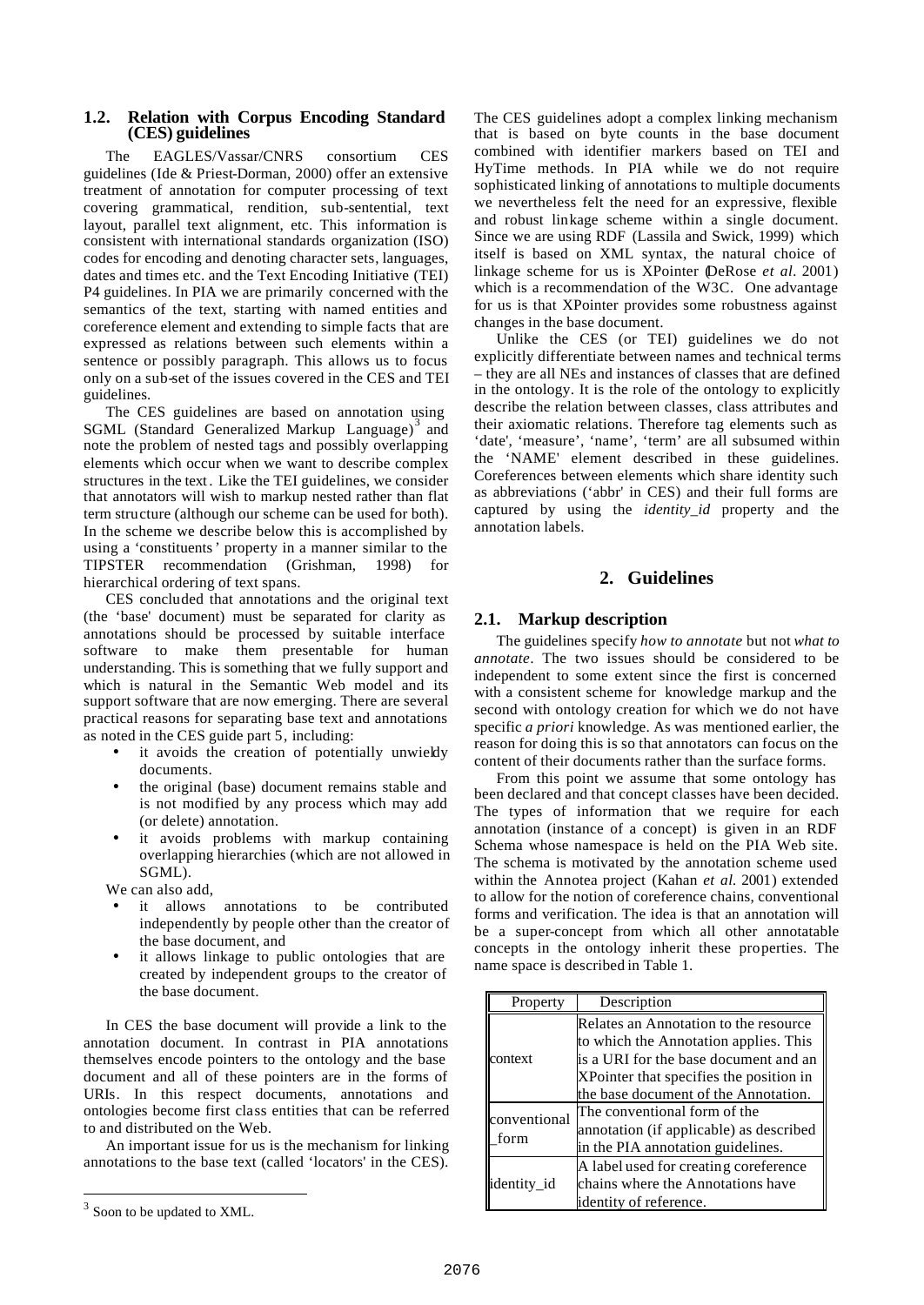| orphan       | This property takes only Boolean          |
|--------------|-------------------------------------------|
|              | values corresponding to 'yes' and 'no'.   |
|              | After the annotation is created, if it is |
|              | later detected that the annotation can    |
|              | no longer be linked to its correct        |
|              | position in doc_id, then this value will  |
|              | be set to 'yes' indicating that the       |
|              | linkage (in context) needs correcting.    |
| author       | The name of the person, software or       |
|              | organization most responsible for         |
|              | creating the Annotation.                  |
| constituents | A list of Annotation labels separated     |
|              | by commas representing the immediate      |
|              | constituents of this Annotation.          |
| created      | The date and time on which the            |
|              | Annotation was created. yyyy-mm-          |
|              | ddThh:mm:ssZ format recommended.          |
| modified     | The date and time on which the            |
|              | Annotation was modified. yyyy-mm-         |
|              | ddThh:mm:ssZ format recommended.          |
| sure         | This property takes only Boolean          |
|              | values corresponding to 'yes I am sure'   |
|              | and 'no I am not sure' about the          |
|              | assignment of this annotation. Used       |
|              | primarily in post-annotation              |
|              | processing.                               |
| comment      | A comment that the annotator wishes       |
|              | to add to this annotation, possibly used  |
|              | to explain an unsure annotation.          |

Table 1: The PIA annotation name space: properties of the annotation class

Attributes *author*, *created*, *modified* and *comment* all take their definitions from Dublic Core elements (Dublin Core, 1999).

The following simple example should hopefully make this clear. Given a text (1),

Ex.1. *In late July, Downing Street announced that Tony Blair and his family were planning to use Easyjet to travel to the south-west of France - the first time the prime minister had traveled on a low-cost airline.*

and a simple ontology described in RDF(S) in the namespace 'simple\_ont1' (not shown) that specifies the classes *PERSON*, *ORGANIZATION* and *PLACE*, we can annotate an instance of the PERSON concept 'Tony Blair' as given in example (2).

Ex.2*.<simple\_ont1:PERSON rdf:about="&simple\_ont1;simple\_ont1\_00021" <simple\_ont1:context>http://www.news.com/page.htm l#xpointer(string-range(//main," Tony Blair")[1])</simple\_ont1:context> <simple\_ont1:conventional\_form>Tony Blair</simple\_ont1:conventional\_form> <simple\_ont1:identity\_id>&simple\_ont1;00021</sim ple\_ont1:identity> <simple\_ont1:orphan>No</simple\_ont1:orphan> <simple\_ont1:author>John</simple\_ont1:author>*

*<simple\_ont1:created>2002-03- 05T10:36:45Z</simple\_ont1:created> <simple\_ont1:modified>2002-03- 05T10:36:45Z</simple\_ont1:modified> <simple\_ont1:sure>Yes</simple\_ont1:sure> <simple\_ont1:comment>Seems okay to me</simple\_ont1:comment> <rdfs:label>00021</rdfs:label> </simple\_ont1:PERSON>*

The example illustrates a number of important points. The first is that the instance shown in (2) is declared in the opening element to be of class PERSON in the namespace *simple\_ont1*. Secondly, each instance receives a unique identification label, in this case *00021* which we use, as shown below, to build coreference chains. Thirdly is the use of XPointer to show where in the document the annotation should apply. In this case we have simple said in *xpointer(string-range(//main,"Tony Blair")[1]* that the annotation applies to the first string called "Tony Blair" in the text. It should be noted that XPointer offers a number of different options to allow us to specify the location annotations but for simplicity we have chosen this one.

As mentioned above, the *identity\_id* property is a pointer to the label value of another Annotation and is used to specify equivalence sets of NEs. If co-reference is not being used then *identity\_id* should take the same value as the instances' label. To make this clearer (3) shows where *identity\_id* allows us to specify that 'the prime minister' is a coreference expression dependent on 'Tony Blair*'* which was specified in instance 00021. In all other respects this coreference expression looks like a normal NE except that it's *conventional\_form* is inherited from the coreferring NE.

Ex.3*.<simple\_ont1:PERSON rdf:about="&simple\_ont1;00022" <simple\_ont1:context>http://www.news.com/page.htm l#xpointer(string-range(//main," the prime minister")[1])</simple\_ont1:context> <simple\_ont1:conventional\_form>Tony Blair</simple\_ont1:conventional\_form> <simple\_ont1:identity\_id>&simple\_ont1;00021</sim ple\_ont1:identity> <simple\_ont1:orphan>No</simple\_ont1:orphan> <simple\_ont1:author>John</simple\_ont1:author> <simple\_ont1:created>2002-03- 05T10:38:45Z</simple\_ont1:created> <simple\_ont1:modified>2002-03- 05T10:38:45Z</simple\_ont1:modified> <simple\_ont1:sure>Yes</simple\_ont1:sure> <simple\_ont1:comment>Seems okay to me</simple\_ont1:comment> <rdfs:label>00022</rdfs:label> </simple\_ont1:PERSON>*

The *author* property is a string of characters and numbers that indicates the source of the instance. This could be the name of the annotator or computer program, or could be combined with a version or date number. The primary purpose of the source attribute is to distinguish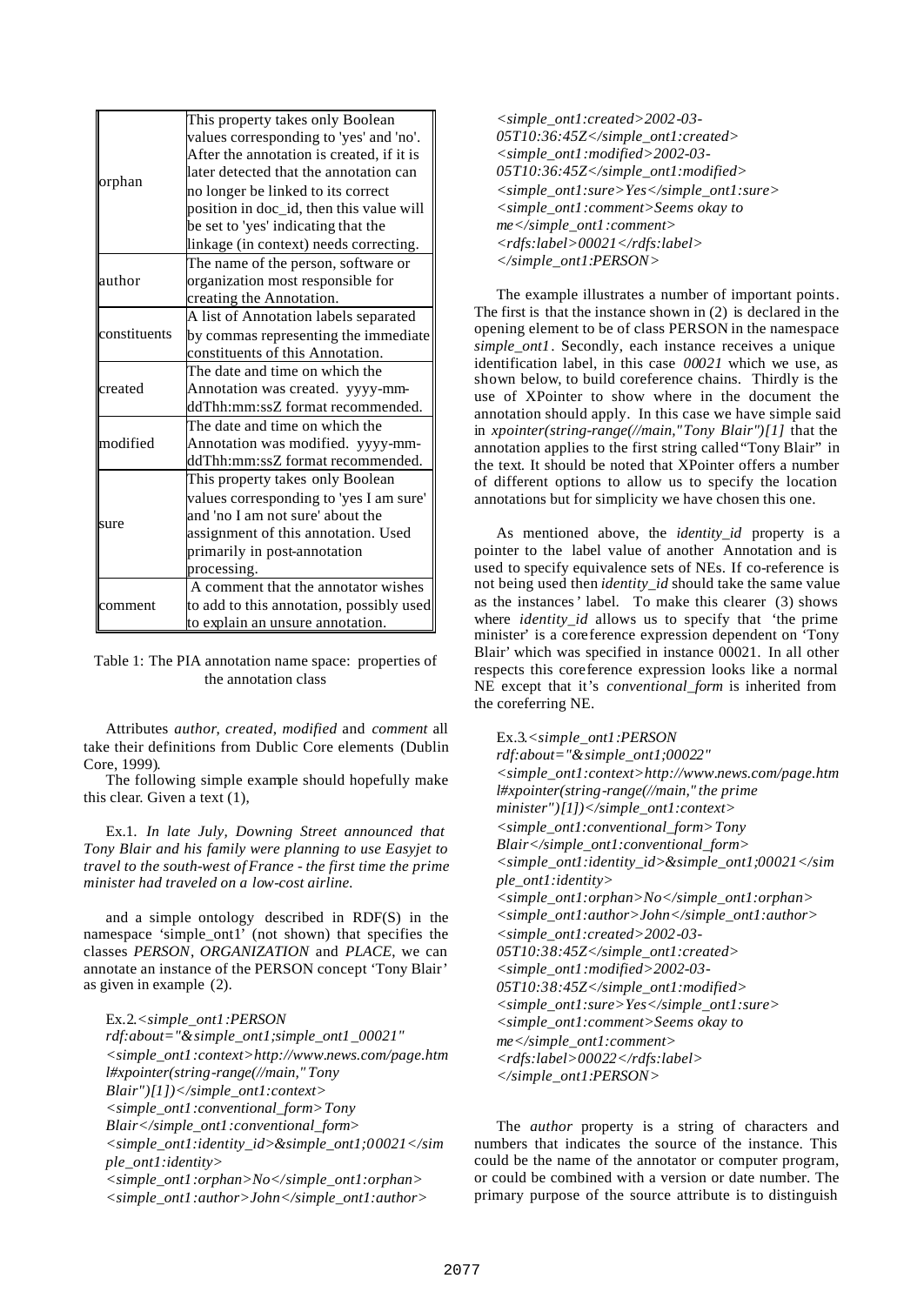information about the same instance from different annotation sources or for different versions of a source.

Hierarchical ordering of overlapping regions is captured within our scheme by the use of the *constituents* property. It is envisaged that this will work in a similar way to constituency links between spans in the TIPSTER Text Architecture Design recommendations (Grishman, 1998). While the *constituents* property potentially has several applications such as showing syntactic structures, the interpretation as applied to NEs is generally taken to mean a semantic dependency such as the nesting of semantic tags.

The *sure* property is used by the annotator to indicate instances where they are unsure of the annotation: this is used for quality control. If *sure* is set to false then it indicates that the annotator is unsure about the correctness of the annotation and it should be independently checked by another expert. An explanation of why the annotator was unsure will be found *comments*. Otherwise *sure* is set to true.

It is important to note that the above attributes are the minimum set of attributes needed for locating the occurrence of a named entity in a document and are automatically inherited as attributes of all ontology classes in the annotation tool we described in Section 4. The user will of course want to create other attributes for classes depending on his/her needs and the domain.

Finally, to prevent potential confusion and inconsistencies and to avoid redundancy we do not allow instances to be declared which describe the same part of the text with the same class in the ontology.

#### **2.1.1. Description of How to Annotate**

The full description of how to annotate is given in the PIA Annotation Guidelines to be released as a technical report in 2002. These will be available from the PIA Web site. Due to space limitations it is not possible here to give more than an idea of the guidelines so we provide examples for English and Japanese in some important areas to illustrate the direction of our work. The guidelines cover five main areas: graphical variations, inflectional variations, shallow syntactic variations such as conjunction, semantic variations including issues of granularity according to the ontology, and discourse variations such as the use of abbreviations, aliases, pronouns and definite descriptions. Some examples are given below to illustrate these issues.

The basic method of how to annotate revolves around the notion of a 'conventional form' of an NE+. In other words we make a distinction between the surface forms and 'conventional form' of a term or expression. Due to the variety of ways in which a term can be expressed, for example resulting from graphical, morphological or shallow syntactic transformations. We consider the 'real' NE to be one of the enumerated set of synonymous NE+s. The one that we choose to call the conventional form may not actually appear in the text itself, but is what most experts in the domain would recognize as something like the basic form of the NE. Hopefully an example should make this clear.

#### Ex 4. *Mr and Mrs Smith*

In (4) we consider that there are potentially 3 NE+s which could be found: 'Mr Smith', 'Mrs Smith' and 'Mr and Mrs Smith'. However in order to avoid a potential explosion of terms resulting from conjunctions we do not recommend that 'Mr and Mrs Smith' should be considered as a separate NE+, so in fact these guidelines only recommend annotating two NE+s here. We do not know at this rather shallow level of information extraction which of these entities will be important to the discourse. but there is certainly the potential for the author to provide useful information about either of these entities, so we prefer to annotate each one separately. For example, 'Mr and Mrs Smith arrived at the airshow. Mrs Smith performed the opening ceremony'; 'Mr and Mrs Smith, Chairman and President respectively of XYZ corporation'. In both of these cases we may require knowledge of a different entity.

Conventional forms must be derived directly from the surface text and in general should not include anything that is not present in the surface text. Therefore abbreviations for example are their own conventional forms (and not the full form from which the abbreviation is taken - forming this reference link done through the *identity\_id* property).

Example (5) shows a typical case of shallow syntactic transformation of the conventional form where there is elision of the head in a conjoined expression so that the full meaning can be considered to be 'c-rel (proto) oncogenes' and 'v-rel (proto) oncogenes'.

#### Ex. 5. *the c-rel and v-rel (proto) oncogenes*

Using the conventional form notation this should be annotated in the molecular biology domain as shown in (6) and (7) in order to clarify the NEs that result from the structural dependency of both expressions on the shared head "(proto) oncogene". Note that both NEs have dropped the plural form "oncogenes". This method of annotation can be extended to arbitrarily long lists of conjoined expressions.

Ex.6*.<bio1:PROTEIN rdf:about="&bio1;0001" <bio1:context>http://www.biojournal.com/page.html# xpointer(string-range(//main,"the c-rel and v-rel (proto) oncogenes ")[1])</bio1:context> <bio1:conventional\_form> the c-rel (proto) oncogene </bio1:conventional\_form>*

#### *</bio1:PROTEIN>*

*…*

*…*

Ex.7*.<bio1:PROTEIN rdf:about="&bio1;0002" <bio1:context>http://www.biojournal.com/page.html# xpointer(string-range(//main,"the c-rel and v-rel (proto) oncogenes ")[1])</bio1:context> <bio1:conventional\_form> the v-rel (proto) oncogene </bio1:conventional\_form>*

*</bio1:PROTEIN>*

The use of conventional forms also allows us to naturally separate non-intrinsic parts of expressions such as the embedded abbreviation in "The interleukin-2 (IL-2) promoter" in  $(8)$  with annotations shown in  $(9)$  and  $(10)$ .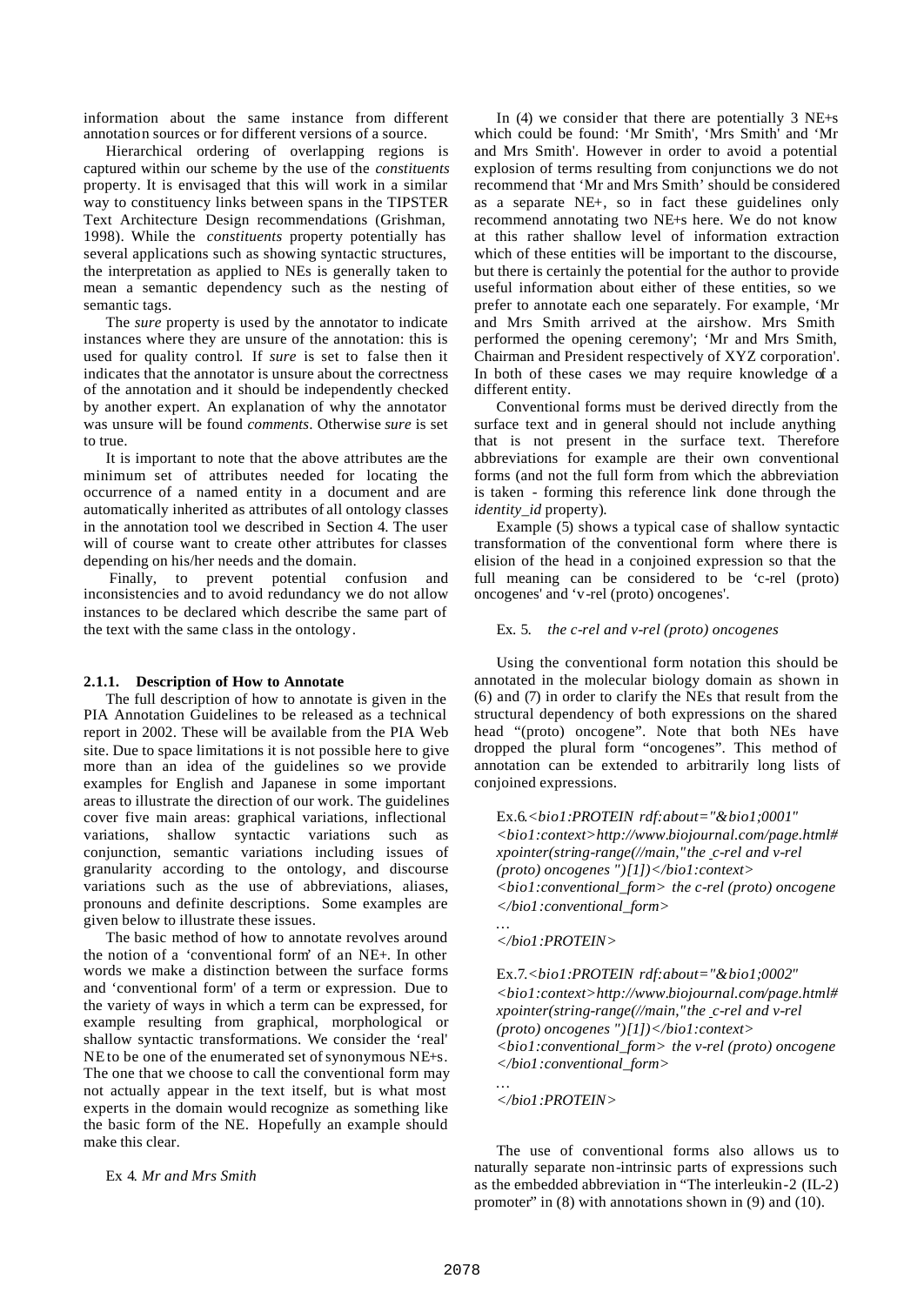Ex.8. *The interleukin-2 (IL-2) promoter consists of several independent T cell receptor (TcR) responsive elements.*

Ex.9*.<bio1:PROTEIN rdf:about="&bio1;00020" <bio1:context>http://www.biojournal.com/page.html# xpointer(string-range(//main,"interleukin-2 (IL-2) promoter")[1])</bio1:context> <bio1:conventional\_form> interleukin-2 promoter </bio1:conventional\_form>*

*</bio1:PROTEIN>*

*…*

Ex.10*.<bio1:PROTEIN rdf:about="&bio1;00021" <bio1:context>http://www.biojournal.com/page.html# xpointer(string-range(//main,"interleukin-2 (IL-2) promoter")[1])</bio1:context> <bio1:conventional\_form>IL-2 </bio1:conventional\_form> …*

*</bio1:PROTEIN>*

Although there are many principals of conventional forms that can readily be extended to different languages there are inevitably language specific issues which must be considered individually within the framework of the guidelines. For example, one of the most challenging aspects of annotation is for Japanese Kanji compounds. In some respects they raise similar problems to the 'Mr and Mrs Smith' example above. In (11) we want to recover the conventional form of the phrase " " (The Upper conventional form of the phrase " and Lower House [of the Diet]). In the guidelines we recommend that two of the three possible instances are recorded: ' '(The Lower House), ' '(The Upper House), but not ' $\therefore$  This is shown in (12) and (13).

Ex 11.

\*

Ex.12*.<simple\_ont1:ORGANIZATION rdf:about="&simple\_ont1;00025" <simple\_ont1:context>http://www.news.co.jp/page.ht ml#xpointer(string-range(//main," ")[1])</simple\_ont1:context> <simple\_ont1:conventional\_form>*衆参 *</simple\_ont1:conventional\_form> …*

*</simple\_ont1:ORGANIZATION>*

Ex.13*.<simple\_ont1:ORGANIZATION rdf:about="&simple\_ont1;00026" <simple\_ont1:context>http://www.news.co.jp/page.ht ml#xpointer(string-range(//main," ")[1])</simple\_ont1:context> <simple\_ont1:conventional\_form>*参院 *</simple\_ont1:conventional\_form> …*

*</simple\_ont1:ORGANIZATION>*

#### **2.2. Semantic Nesting**

Overlapping structures may occur within NE+s due to both syntactic and/or semantic reasons. In the case of local syntactic structures such as conjunctions we have provided guidelines to help disambiguate such structures and map them to conventional forms. We have not yet said anything about semantic overlapping regions which occur where NE+s. Explicit annotation of their relationships will sometimes be necessary where rich annotation of a text must take place.

For example, the term we see in (14) is annotated in the usual way in (15) showing that the term belongs to the class of DNA. There is also another term "human immunodeficiency virus" that belongs to the class VIRUS as shown in (16) which is completely contained inside the parent term. This hierarchical relation is made explicit by the use of the *constituents* property in (15) which points to the label of (16).

Ex. 14. *human immunodeficiency virus long terminal repeat*

Ex.15*.<bio1:DNA rdf:about="&bio1;00022" <bio1:context>http://www.biojournal.com/page.html# xpointer(string-range(//main,"human immunodeficiency virus long terminal repeat")[1])</bio1:context> <bio1:conventional\_form> human immunodeficiency virus long terminal repeat</bio1:conventional\_form> <bio1:constituents>&bio1:00023</bio1:constituents*

*> …*

*…*

*</bio1:DNA>*

Ex.16*.<bio1:VIRUS rdf:about="&bio1;00023" <bio1:context>http://www.biojournal.com/page.html# xpointer(string-range(//main,"human immunodeficiency virus")[1])</bio1:context> <bio1:conventional\_form> human immunodeficiency virus</bio1:conventional\_form>*

*</bio1:VIRUS>*

The PIA guidelines themselves make no stipulation at this time about whether nesting of semantic annotations should be implemented or not, they simply offer the option to do so. If used, nesting will need to be governed by the domain ontology and this will require careful thought so that the knowledge can be used in a meaningful way. The danger of course is that without planning it will be difficult for annotators to maintain consistency with each other. In the extreme case the safest option is to forbid overlapping regions altogether and insist on a 'flat' style of annotation scheme.

## **3. Quality assurance**

Our most basic aim is to produce annotated texts that are useful for machine learning so that tools can be trained to aid users in finding information quickly and reliably. Quality assurance is therefore a key aim of these guidelines and will only occur when there is agreement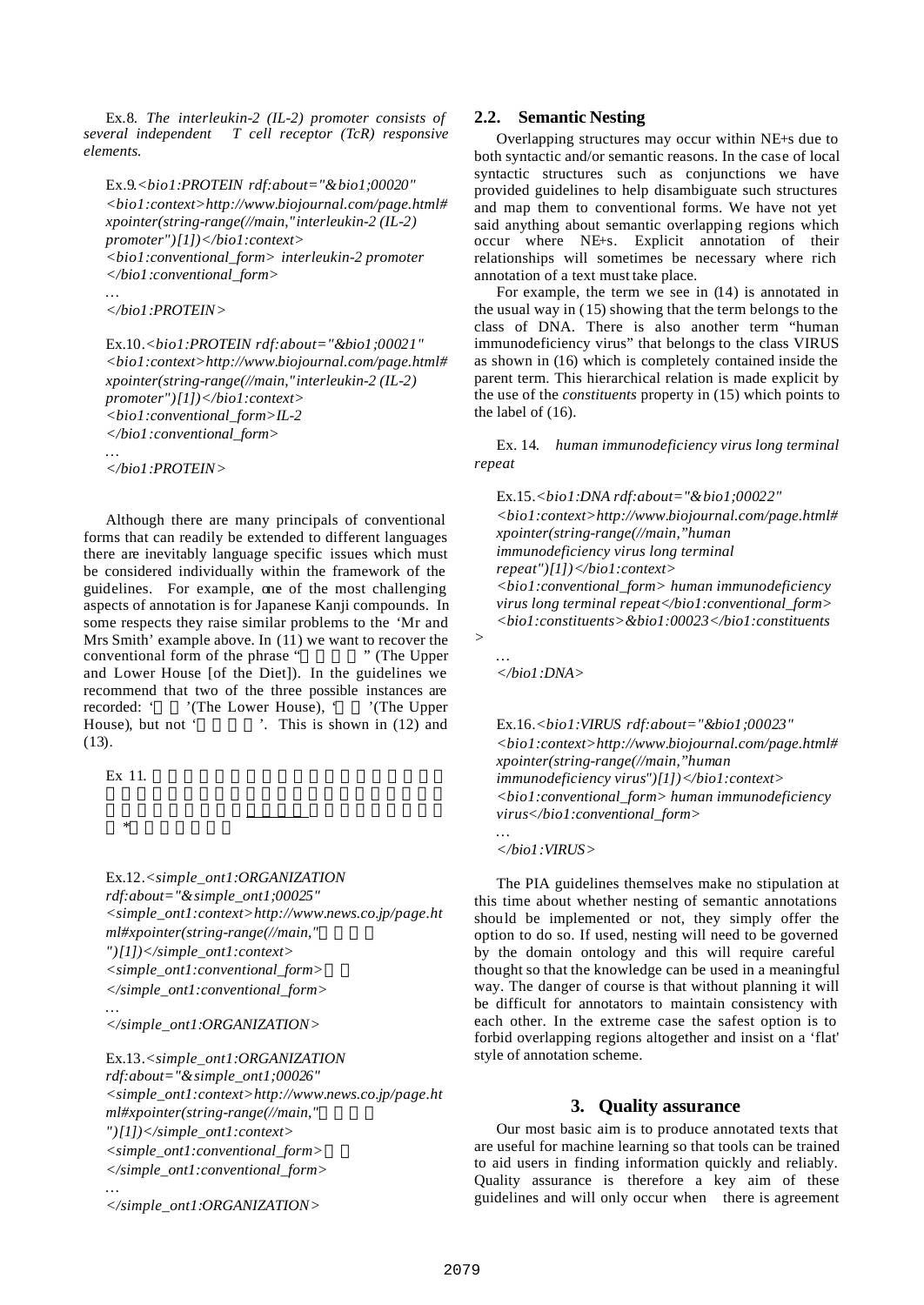and consistency among the annotators in the domain. We consider that there are several co-related points to ensuring quality of annotation.

- 1 A tool to support annotation and ontology creation.
- 2 The use of the *source, created* and *modified* attributes to maintain versions of annotations.
- 3 Post-verification of annotations through the use of *sure* and *comment* properties.
- 4 Support for the correction of broken links through the use of the *orphan* property.
- 5 A measure of annotation consistency.
- 6 Annotator training and written guidelines.

In this paper we have concentrated on the presentation of the underlying theory and practice of an annotation scheme that links instances to concepts to an ontology for use on the Semantic Web. We expect that the first stage of the annotation task will be for the domain community to create an ontology that reflects the concepts used in the texts they want to describe. Clearly what is also needed is tool support to enable the creation of ontologies and instance capturing that is consistent with these guidelines. This is covered in Section 4.

The use of *source* attributes enables different versions of a document's annotation to co-exist. These versions could be produced by different sources one of which is considered to be the most trusted: the 'Gold Standard'. In PIA we consider that because of the cost only a few texts will be annotated to the Gold Standard by a domain expert and that these will be used to train a computer program to annotate other texts to a 'near-to Gold Standard'.

There needs to be some way to compare annotations provided by less trusted sources (such as a computer program) to the 'gold standard' benchmark in a quantitative way. Such a comparison is very useful to find points of confusion or disagreement between annotators and to make revisions to annotation policy guidelines or computer programs that perform the annotation<sup>4</sup>. At least two methods are possible: The first is the MUC-style scoring mechanism (Chinchor & Dungca, 1995) which is phrase-based and in which separate points are awarded for successfully finding the NE boundary and the NE class. The second is word -based scoring in a similar manner to POS evaluation in which the word class from the less trusted source is compared to the class from the trusted source and points are calculated for recall and precision for each class, see for example (van Halteren *et al.*, 2001).

Finally and perhaps most important is annotator training. Before embarking on the creation of a large corpus it is necessary to consider training annotators so that they have the same view of the domain. This involves annotating the same texts, comparing and discussing results and agreeing a common policy for difficult cases which should be written down as a supplement to these guidelines to help ensure consistency. Although it is likely that annotators will share the same intuition about the domain knowledge structure, it is unlikely that they will agree at the beginning on how to 'decode' surface text into this knowledge structure. It is the task of these guidelines to aid this process but this will need to be supplemented by case studies for each domain.

 $\overline{\phantom{a}}$ 

#### **4. Tool Support**

It is necessary for any knowledge annotation scheme to provide software support for annotators and PIA is no different in this respect. There are already several tools that support ontology creation and maintenance that can be used to provide part of the knowledge creation support that we need. Of these only a few provide support for the Semantic Web model such as Ontomat (Handschuh *et al.,* 2001) (University of Karlsruhe) produced as part of the OntoAgent project (Staab et al., 2000) and Protégé-2000 (Fridman *et al.,* 2000) (Musen *et al.,* 2000) (Stanford University). Ontology creation is only part of our requirement and both these tools provide additional features that are useful for our purpose such as instance capturing and saving of data in Semantic Web languages. Currently only Ontomat provides support for capturing instances directly from texts using a convenient highlight and drag-and-drop graphical user interface (GUI) although it does not currently support linkage back from the instance to its occurrence in the text. Instances in Protégé-2000 must be entered by hand and there is currently no support for semi-automatic instance capturing.

The first version of the PIA Annotation Tool (PAT v1.0) has been built in Java as a plug-in to Protégé-2000. This allows users to annotate documents in a simple dragand-drop manner according the ontology including the specification of coreference links. The linkage system used in this first version is a simple byte pointer mechanism, whereas in future versions we will be upgrading this to the XPointer mechanism we described here. PAT v1.0 is available from the PIA Web site at http://research.nii.ac.jp/PIA/.

## **5. Conclusion**

In this paper we have given a concise description of guidelines which are suitable for annotating a wide range of terminological and name expressions in texts according to a given ontology that are suitable for communicating knowledge on the Semantic Web.

Although the notation is not ideal we feel that it provides reasonable power of expression and good consistency. Compared to the MUC-7 guidelines we can now support discontinuous NEs and at the same time explicitly record the relationships between NE classes through the ontology. The additional cost is in the formulation of models that must consider how to recover the conventional forms of NEs. We feel though that the result should be to make explicit all of the objects that are being referred to by the author which is what we need for higher levels of information extraction.

It is also worth noting that the use of an ontology provides several advantages, not only in making relations between NE+s explicit, but in the support for logical and reasoning, and also the possibility of using the ontology as a 'pivot' between languages since it is perfectly possible and natural to use the same ontology as the basis for annotation in a multilingual document collection.

Finally we must emphasize that the guidelines in themselves only offer half a solution to annotation. It is

 $4$  See (Kehler et al., 2001) for a discussion of these issues.